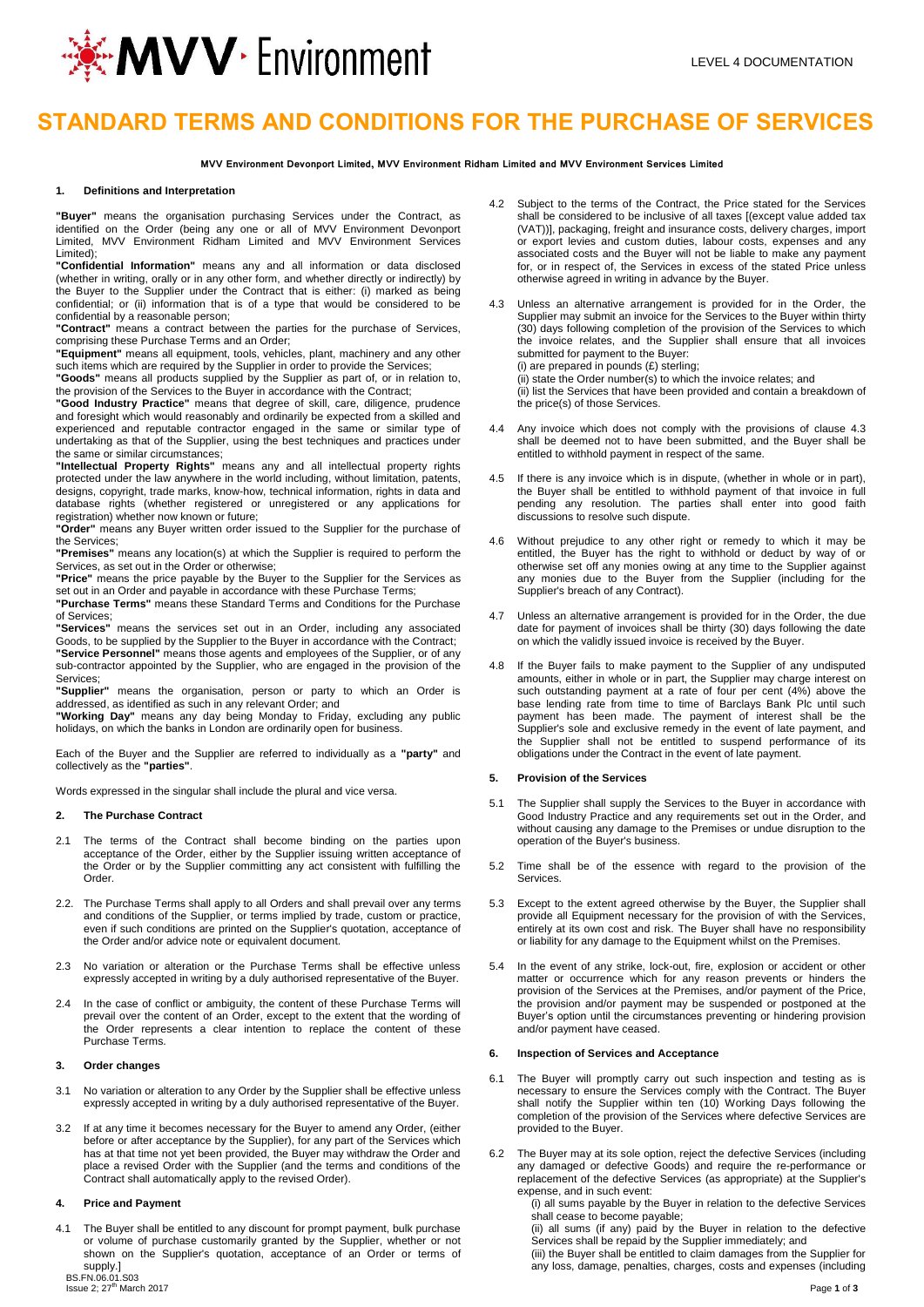

# **STANDARD TERMS AND CONDITIONS FOR THE PURCHASE OF SERVICES**

legal expenses) and any other liabilities incurred by the Buyer as a result of, or in connection with, the Services being defective.

6.3 If defective Services are provided to the Buyer it may, at its sole option and without prejudice to any other right or remedy: (i) require that the Supplier shall immediately replace the defective Services at the Supplier's expense; or (ii) cancel, without notice or further liability to the Supplier, the whole or part of the Contract to which the defective Services relate.

#### **7. Supplier Warranties**

- 7.1 The Supplier warrants and represents that it shall fully comply with all applicable laws relating to taxation, exchange controls, custom matters, anticorruption, anti-bribery, anti-trust, anti-money laundering, trade sanctions and criminal matters in connection with the Contract, and that it has in place and shall maintain adequate procedures designed to prevent any act of bribery (as defined in the Bribery Act 2010) being committed by it, its employees, workers, contractors, agents, advisors and any other service provider.
- 7.2 The Supplier warrants and represents that it has full capacity and authority to enter into the Contract and that it has all necessary licences, consents and permits required of it to supply the Services.
- 7.3 The Supplier warrants and represents that:

(i) the Services shall be provided in accordance with Good Industry Practice; (ii) the Services shall correspond in all respects with any agreed Specification and with any particulars stated in the Order (as amended from time to time); (iii) the Services shall be provided by Services Personnel who are suitably skilled and experienced to perform tasks assigned to them, and in sufficient number to ensure that the Supplier's obligations are fulfilled in accordance with this Contract:

(iv) the Goods are free from defects in design, materials and workmanship, and of satisfactory quality (within the meaning of the Sale of Goods Act 1979) and shall be fit for any such purpose held out by the Supplier, or as shall be made known by the Buyer expressly or by implication to the Supplier;

(vi) it shall comply with all applicable statutory and regulatory requirements relating to the Services (including pursuant to clause 8); and

(vii) the Services do not in any way infringe or violate any third party Intellectual Property Rights nor any contractual, employment or property rights, or other rights of any third parties.

- 7.4 The Supplier shall obtain the benefit of all manufacturers' warranties relating to the Goods, and shall do all such acts as are necessary to transfer the benefit of such manufacturers' warranties to the Buyer upon completion of delivery.
- 7.5 The Supplier warrants that all Services shall comply with the terms of the Contract. If within twelve (12) months after delivery (or such other period as may be agreed in respect of any Order), any defect in the Services is discovered or arises under proper use of the Services, the Buyer shall give notice of the defect in writing to the Supplier and the Supplier shall repair or replace the Services so as to remedy the defect without cost to the Buyer as soon as possible. In default thereof the Buyer shall have the right to procure the same to be repaired or replaced and the Supplier shall pay to the Buyer such sums as may reasonably be incurred by the Buyer to remedy the defect. The foregoing provisions of this clause shall not prejudice any further or other rights of the Buyer arising from or in consequence of any defects in the Services.

#### **8. Compliance with Law, Human Rights and Employment Standards, Anti-Corruption**

8.1 The Supplier shall (and shall procure that its representatives, employees, officers, sub-contractors and agents shall) at all times in connection with the Contract comply with:

(i) the Modern Slavery Act 2015;

(ii) all applicable national and international laws;

(iii) the Universal Declaration of Human Rights, the International Labour Organization's Declaration on Fundamental Principles and Rights at Work, the Rio Declaration on Environment and Development, and the United Nations Convention Against Corruption;

(iv) the ten principles of the United Nations Global Compact (UNGC) as published on [www.unglobalcompact.org](http://www.unglobalcompact.org/) (as amended from time to time), and

(v) the Bribery Act 2010.

8.2 The Supplier warrants that:

(i) it shall at all times in connection with the Contract have in place, monitor, implement and enforce an effective compliance management system to ensure (amongst other things) that all reasonable steps are taken to prevent corruption (including corruption relating to benefits in kind, gifts and invitations);

(ii) it is (and shall procure that its representatives, employees, officers, subcontractors and agents shall be) familiar with the requirements of all laws which are applicable to the Contract;

(iii) it has implemented, and will at all times maintain and monitor, effective measures to prevent non-compliant activities in connection with the Contract;

(iv) it has audited, and will continue to regularly do so in the future, its supply chains with regard to their compliance with all applicable laws (including the laws referred to in clause 7.1).

- 8.3 The Supplier shall upon request provide to the Buyer such information on its compliance management system as may reasonably be requested by the Buyer, and shall immediately report to the Buyer any breach or non-compliance with any applicable laws and/or the provisions of this clause 8.
- 8.4 The Supplier shall, if requested to do so by the Buyer, check all relevant information in its possession and confirm to the Buyer (to the best of its knowledge having taken all reasonable care to check) whether there exists any employment or service relationship between either party and employees of the other party (and/or family members or persons living in one household with such employees) in their respective business divisions that deal with the provision of the Services and/or invoicing and deliveries. For the purpose of this clause, the term "employment" shall include employment or engagement of any sort including employment or engagement as employee, freelancer, consultant or contractor.

#### **9. Liability and Insurance**

9.1 The Supplier shall indemnify, keep indemnified and hold harmless the Buyer against any and all losses, damages, penalties, charges, costs and expenses (including legal expenses) and any other liabilities awarded against or incurred by the Buyer as a result of or in connection with:

(i) any breach by the Supplier of any of its obligations under the Contract; and/or

(ii) any third party claims brought against the Buyer arising out of the acts or omissions of the Supplier.

- 9.2 The Supplier will provide all reasonable assistance required by the Buyer or the Buyer's insurers for the purpose of contesting or dealing with any action claim or matter arising out of the Contract or the Supplier's performance of the Contract.
- 9.3 If any claim, proceeding or demand is made or brought or threatened against the Buyer in relation to which this indemnity operates the Supplier shall be notified thereof and, if so required by the Buyer, the Supplier shall take over the conduct of any litigation or settlement negotiations resulting there from and shall supply such information as to the state of such litigation or negotiations as the Buyer may require from time to time PROVIDED ALWAYS that no settlement of any claim or proceedings shall be concluded by the Supplier without full disclosure of the terms thereof to, and the consent to such terms by, the Buyer. The conduct by the Supplier of any such litigation shall be conditional upon the Supplier having first given to the Buyer such indemnity as shall from time to time be required by the Buyer to cover the amount ascertained or agreed or estimated as the case may be, of any compensation, damages, expenses and costs for which the Buyer may become liable. The Buyer shall, at the request of the Supplier, afford all available assistance for any such purpose and shall be repaid any expenses incurred in doing so.
- The Supplier shall obtain and maintain in full force with insurers of good repute during the period of the Contract and for a period of six years thereafter insurance policies covering the following risks:

(i) Employer's liability insurance of not less than £10,000,000 per occurrence;

(ii) Public liability insurance of not less than £5,000,000 per occurrence;

(iii) professional indemnity where and to the extent relevant to the type of Services being provided; and

(iv) risk against which it is usual to insure a business of the type carried out by the Supplier, or which the Buyer specifically asks the Supplier to take out.

- 9.5 The Supplier shall procure that all policies which it is required to maintain pursuant to clause 9.4 contain an "Indemnity to Principal clause", and shall supply to the Buyer upon request, certificates to prove that it has appropriate and valid insurance.
- 9.6 Nothing in these Purchase Terms, or the Contract, excludes or limits the liability of either party for death or personal injury caused by its negligence of any liability for fraud or fraudulent misrepresentation or any other liability that cannot be restricted by law.
- 9.7 Subject to clause 9.6, the Buyer's liability under the Contract to the Supplier is limited to the Price.